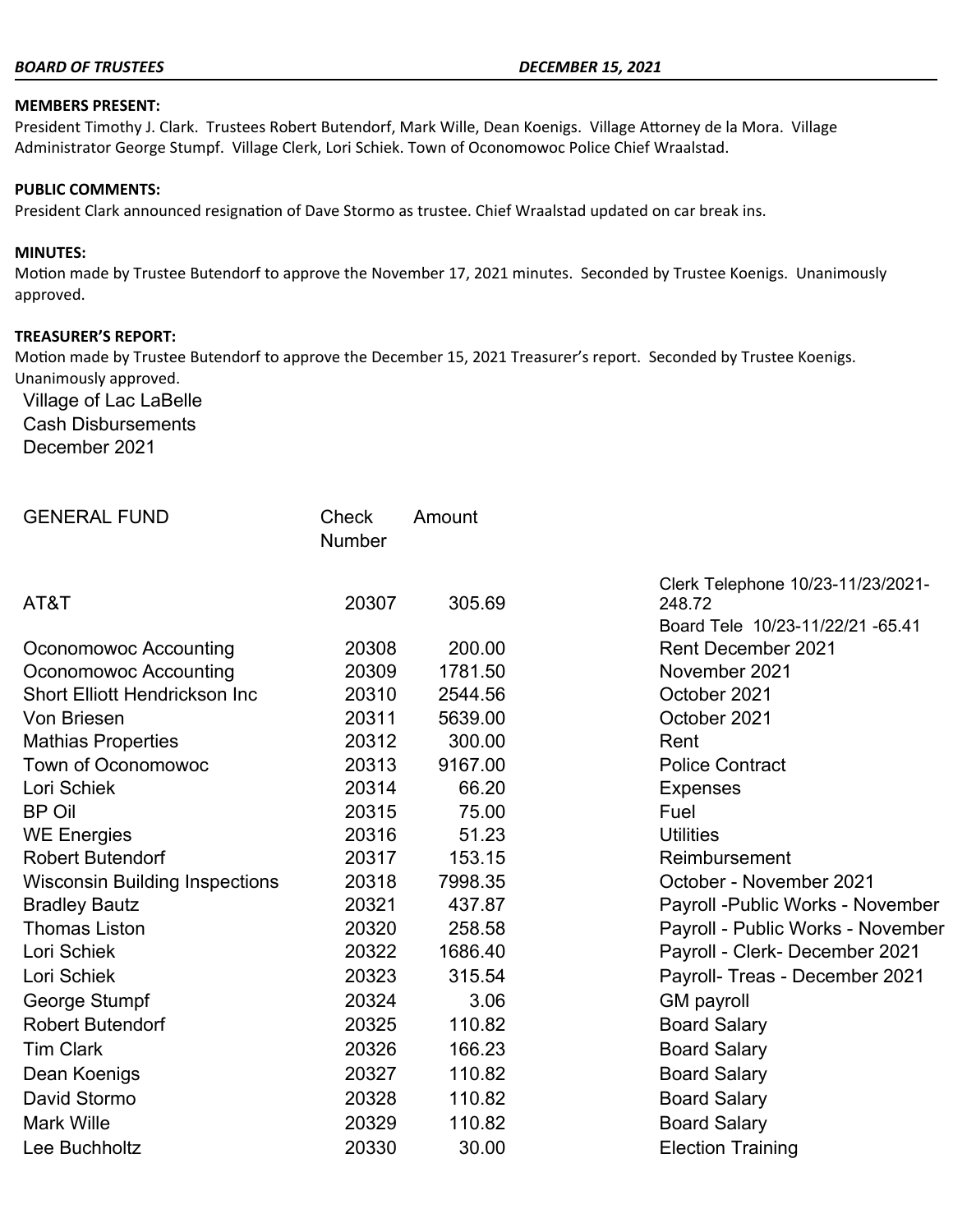| Nancy Buske<br><b>Tim Clark</b><br><b>Becky Gross</b><br><b>Christine Snodgrass</b><br><b>Steve Snodgrass</b><br><b>Great West Financial</b><br><b>CHASE</b><br><b>Wisconsin Dept of Revenue</b><br><b>WI Retirement System</b>                                                | 20331<br>20332<br>20333<br>20334<br>20335<br>20336<br><b>EFT</b><br><b>EFT</b><br><b>EFT</b> | 30.00<br>30.00<br>30.00<br>30.00<br>30.00<br>3161.36<br>1242.36<br>202.16<br>540.88        |                    | <b>Election Training</b><br><b>Election Training</b><br><b>Election Training</b><br><b>Election Training</b><br><b>Election Training</b><br><b>GM Retirement - December 2021</b><br>Payroll Taxes - December 2021<br>Payroll Taxes - December 2021<br>WRS Retirement - December 2021 |
|--------------------------------------------------------------------------------------------------------------------------------------------------------------------------------------------------------------------------------------------------------------------------------|----------------------------------------------------------------------------------------------|--------------------------------------------------------------------------------------------|--------------------|--------------------------------------------------------------------------------------------------------------------------------------------------------------------------------------------------------------------------------------------------------------------------------------|
| <b>Total General Fund</b>                                                                                                                                                                                                                                                      |                                                                                              |                                                                                            | 36919.40           |                                                                                                                                                                                                                                                                                      |
| Village of Lac LaBelle<br><b>Cash Disbursements</b><br>December 2021                                                                                                                                                                                                           |                                                                                              |                                                                                            |                    |                                                                                                                                                                                                                                                                                      |
| <b>SEWER FUND</b>                                                                                                                                                                                                                                                              |                                                                                              |                                                                                            |                    |                                                                                                                                                                                                                                                                                      |
| Oconomowoc Accounting<br>City of Oconomowoc-Wastewater<br><b>Short Elliott Hendrickson</b><br><b>WE Energies</b><br>Area Septic Installation<br><b>Axley Brynelson LLP</b><br><b>Leverenz Septic Service</b><br><b>Oconomowoc City Utilities</b><br><b>Hydrite Chemical Co</b> | 20298<br>20299<br>20300<br>20301<br>20302<br>20303<br>20304<br>20305<br>20306                | 839.00<br>4212.38<br>300.81<br>179.01<br>1675.00<br>1091.72<br>200.00<br>229.66<br>6113.09 |                    | November 2021<br>November 2021<br>October 2021<br>November 2021<br><b>Maintenance and Service</b><br>October 2021<br>Service<br>November 2021<br>Oosty Odor                                                                                                                          |
| <b>Total Sewer Fund</b>                                                                                                                                                                                                                                                        |                                                                                              | -------------                                                                              | 14840.67           |                                                                                                                                                                                                                                                                                      |
| <b>SPECIAL REVENUE FUND</b>                                                                                                                                                                                                                                                    |                                                                                              |                                                                                            |                    |                                                                                                                                                                                                                                                                                      |
| <b>Waste Management</b>                                                                                                                                                                                                                                                        | 20337                                                                                        | 2948.48<br>.                                                                               |                    | <b>Garbage Collection- Nov 2021</b>                                                                                                                                                                                                                                                  |
| <b>Total Special Revenue Fund</b>                                                                                                                                                                                                                                              |                                                                                              |                                                                                            | 2948.48            |                                                                                                                                                                                                                                                                                      |
| <b>CAPITAL PROJECTS</b>                                                                                                                                                                                                                                                        |                                                                                              |                                                                                            |                    |                                                                                                                                                                                                                                                                                      |
|                                                                                                                                                                                                                                                                                |                                                                                              | --------------                                                                             | 0.00               |                                                                                                                                                                                                                                                                                      |
| <b>Total Checks</b>                                                                                                                                                                                                                                                            |                                                                                              |                                                                                            | 54708.55<br>====== |                                                                                                                                                                                                                                                                                      |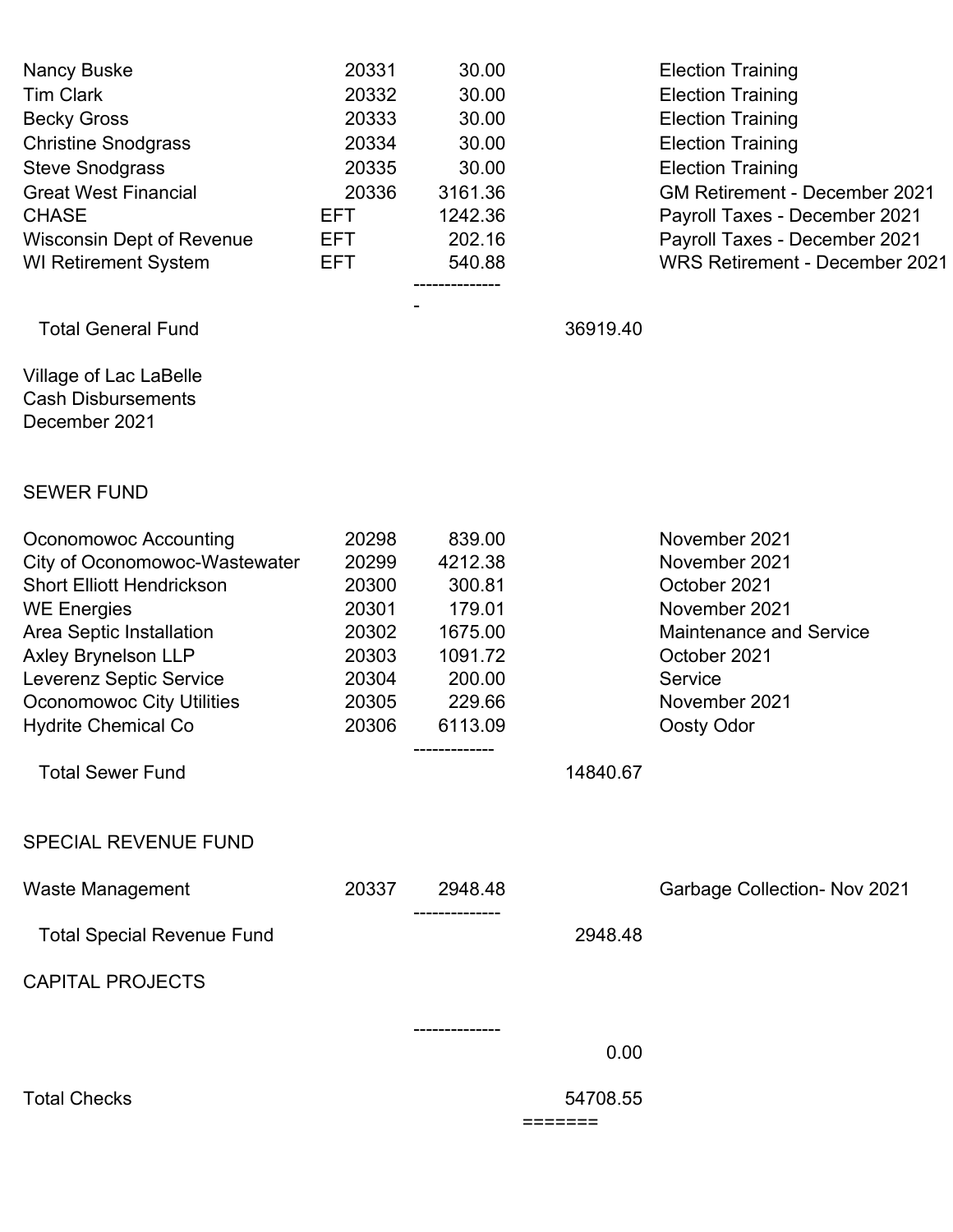#### **DISCUSSION AND POSSIBLE ACTION REGARDING THE RENEWAL OF HAWS SERVICE AGREEMENT FOR 2022:**

President Clark updated the Board. Standard contract from the past. Motion made by Trustee Wille to approve the renewal of the HAWS Service Agreement for 2022. Seconded by Trustee Butendorf. Unanimously approved.

### **DISCUSSION AND APPROVAL OF DATE FOR THE JANUARY, 2022 CAUCUS.**

President Clark announced the caucus date needs to be scheduled for January 19, 2022 at 7:00 before the Board meeting. Motion made by Trustee Butendorf to approve the caucus date for January 19, 2022. Seconded by Trustee Wille. Unanimously approved.

### **DISCUSSION AND APPROVAL OF POLL WORKER NOMINEES SUBJECT TO VERIFICATION OF CURRENCY OF THEIR TRAINING AND ADMINISTRATION OF THEIR OATH:**

President Clark updated the Board concerning poll worker nominees. Motion made by Trustee Wille to approve. Seconded by Trustee Butendorf. Names nominated for poll workers: Lee Buchholtz, Nancy Buske, Timothy Clark, Sandra Gregware, Becky Gross, Rick Pease, Ginny Pease, Chris Snodgrass and Steve Snodgrass.

### **DISCUSSION AND APPOINTMENT OF THE VILLAGE ATTORNEY PER ORD. SECTION 1.05(1)(d):**

President Clark updated the Board concerning the renewal to appoint Village Attorney de la Mora with Von Briesen & Roper. Motion made by Trustee Wille to approve the appointment of Village Attorney de la Mora per Ord. Section 1.05(1)(d). Seconded by Trustee Butendorf. Unanimously approved.

### **DISCUSSION AND EXTENSION OF ENGAGEMENT CONTRACT OF VILLAGE ADMINISTRATOR:**

President Clark asked to have this tabled. First item on agenda in January. Motion made by Trustee Butendorf to table this item. Seconded by Trustee Koenigs. Unanimously approved.

### **DISCUSSION OF FINANCIAL PROJECTIONS (NO ACTION):**

President Clark updated the Board concerning financial projections. Extensive discussion concerning financial projections.

### **DISCUSSION AND POSSIBLE CONSIDERATION OF OPTIONS RELATED TO THE SALE OF THE 19 ACRES ON SAEGER WEST AND POSSIBLE APPROVAL OF ACTION(S) TO COMMENCE THAT PROCESS:**

President Clark updated the Board. Extensive discussion amongst Board members. President Clark looking for approval to get appraisal on the property to know its value. Trustee Wille suggested we put the land into conservancy and look into land grants. Motion made by Trustee Wille to approach Grota Appraisal to give parameters on an appraisal. Seconded by Trustee Butendorf. Unanimously approved.

# **DISCUSSION AND POSSIBLE APPROVAL OF ACTION(S) TO ADVANCE THE PROCESS OF DESIGNATING THE BALANCE OF SAEGER WEST AS CONVERVANCY AND/OR SUBJECTING IT TO POSSIBLE DEED RESTRICTIONS RUNNING WITH THE LAND:**

President Clark updated the Board concerning the remaining acres in Saeger West. Extensive discussion amongst Board members. Motion made by Trustee Wille to move this item to the Plan Commission. Seconded by Koenigs. Unanimously approved.

## **DISCUSSION AND REVIEW OF ORDINANCES RELATED TO DEER HUNTING ON PROPERTY PURCHASED FROM THE STATE TAKING INTO CONSIDERATION DISCUSSION/ACTION, IF ANY, WITH RESPECT TO ITEMS 10 AND 11 ABOVE.**

Village Attorney de la Mora updated the Board concerning hunting on property in the Village Trustee Wille updated the Board concerning deer hunting. Village Attorney de la Mora suggested the Village needs a resolution concerning this subject.

# **VILLAGE ADMINISTRATOR'S REPORT:**

Village Administrator Stumpf updated the Board concerning discussions with Tyler Morse from The Club at Lac LaBelle about developments.

\_\_\_\_\_\_\_\_\_\_\_\_\_\_\_\_\_\_\_\_\_\_\_\_\_\_\_\_\_\_\_\_\_\_\_\_\_\_\_\_\_\_\_\_\_\_\_\_\_\_\_ \_\_\_\_\_\_\_\_\_\_\_\_\_\_\_\_\_\_\_\_\_\_\_\_\_\_\_\_\_\_\_\_\_\_\_\_\_\_\_\_\_\_\_\_\_\_\_\_

## **ADJOURNMENT:**

Motion made by Trustee Koenigs to adjourn. Seconded by Trustee Butendorf. Unanimously approved.